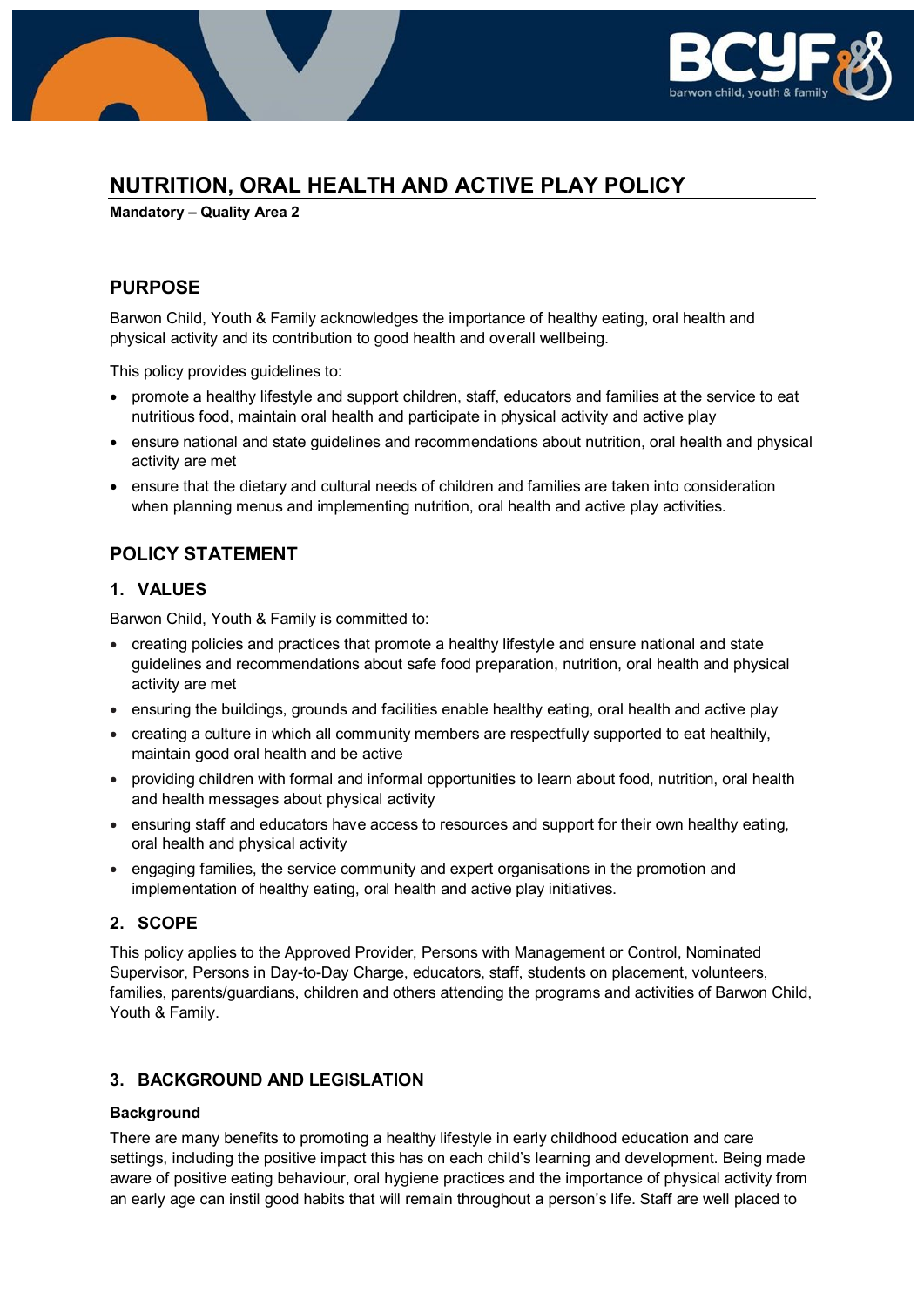build this awareness among children and their families, while respecting lifestyle choices, and cultural and religious values.

As a health promoting service it is recognised that every member of the service impacts on children's health. Children, staff, educators and families can be supported to eat healthily, maintain good oral health and be physically active through teaching and learning opportunities, policies, creating a safe and healthy physical and social environment and developing community links and partnerships.

#### **Nutrition**

The foods we eat provide our body with the nutrients we need to stay healthy. Good nutrition is the balanced eating of a variety of foods, and is especially important for children as they require a large amount of nutrients for growth and development. Research has shown that, when offered a variety of healthy foods, children can and do make good choices. It is also important to provide preschool children with a good foundation in healthy eating, as most children have formed lifelong eating habits before they reach school age.

#### Oral health

Tooth decay is Australia's most prevalent health problem despite being largely preventable. It is important to note that oral health promotion is complementary to promoting healthy eating.

Oral health behaviours have a major influence on children's health and wellbeing and a direct impact on their growth and development. Oral diseases can negatively affect individuals through pain, discomfort, general health and quality of life. Poor oral health can limit a child's capacity in biting, chewing, smiling, speaking, and psychosocial wellbeing. The main oral health condition experienced by children is tooth decay affecting over half of all Australian children, making it five times more prevalent than asthma.

#### Active play

Active play (refer to *Definitions*) develops a strong and healthy body, builds motor and co-ordination skills, creates a sense of wellbeing and helps protect children from disease. Active play is about moving, being and doing.

A strong sense of health and wellbeing, supported by good nutrition, oral health and an active lifestyle, can provide children with confidence, energy and optimism that will contribute to their ability to concentrate, co-operate and learn (*Belonging, Being & Becoming – The Early Years Learning Framework for Australia*, – refer to *Sources*). Learning about healthy lifestyles, including nutrition, oral health and active play, links directly to Outcome 3 in both the *Early Years Learning Framework* and the *Victorian Early Years Learning and Development Framework* (refer to *Sources*).

The Australian Government has guidelines, recommendations and resources for healthy eating and physical activity in early childhood settings including the National Health and Medical Research Council's *Australian Dietary Guidelines* and *Infant Feeding Guidelines*, the *Get Up & Grow: Healthy Eating and Physical Activity for Early Childhood* resources and the *National Physical Activity Recommendations for Children 0-5 Years* (refer to *Sources*). Practical, healthy eating advice is also available to early childhood services and schools via a telephone advice line: the Victorian Healthy Eating Advisory Service (Healthy Eating Advisory Service – refer to *Sources*), run by Nutrition Australia. Early childhood education and care services can also register and implement the *Achievement Program* (refer to *Sources*). This program is designed to create safe, healthy and friendly environments for children, staff educators and families, by promoting physical, mental and social health and wellbeing.

### **Legislation and standards**

Relevant legislation and standards include but are not limited to:

• *Australia New Zealand Food Standards Code*

*EYM Nutrition, Oral Health & Active Play Policy Custodian: Manager Early Years Review Date: May 2020 Version No: 3 This document is uncontrolled when printed. Refer to BCYF intranet for current version.* © 2017 Early Learning Association Australia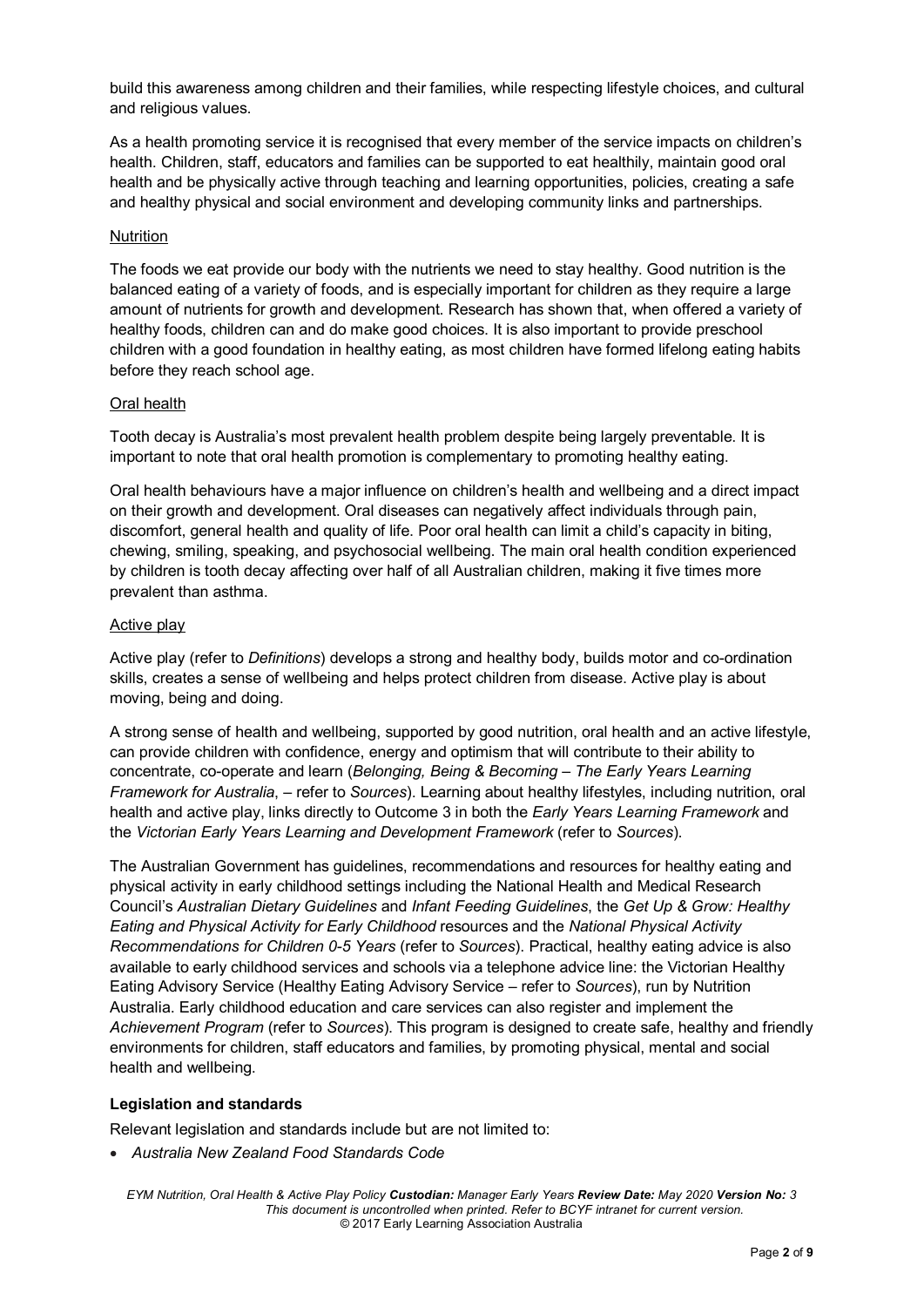- *Child Wellbeing and Safety Act 2005* (Vic)
- *Disability Discrimination Act 1992* (Cth)
- *Education and Care Services National Law Act 2010*
- *Education and Care Services National Regulations 2011* including Regulations 77–78, 79–80 (if the service provides food), 168
- *Equal Opportunity Act 2010* (Vic)
- *Food Act 1984* (Vic)
- *National Quality Standard* including Quality Area 2: Children's Health and Safety
- *Occupational Health and Safety Act 2004*

## **4. DEFINITIONS**

The terms defined in this section relate specifically to this policy. For commonly used terms e.g. Approved Provider, Nominated Supervisor, Regulatory Authority etc. refer to the *General Definitions* section of this manual.

**Active play:** Play that involves large muscle-based activities that are essential for a child's social, emotional, cognitive and physical growth and development incorporating:

- child-initiated active play, which is developed by the child through exploration of the outdoor environment, equipment and games
- adult-guided active play which encourages children's physical development through promoting movement skills in a non-competitive environment
- physical activity, which includes sport, incidental exercise and many forms of recreation.

**Adequate supervision**: (In relation to this policy) supervision entails all children (individuals and groups) in all areas of the service, being in sight and/or hearing of an educator at all times including during toileting, sleep, rest and transition routines. Services are required to comply with the legislative requirements for educator-to-child ratios at all times. Supervision contributes to protecting children from hazards that may emerge in play, including hazards created by the equipment used.

Adequate supervision refers to constant, active and diligent supervision of every child at the service. Adequate supervision requires that educators are always in a position to observe each child, respond to individual needs, and immediately intervene if necessary. Variables affecting supervision levels include:

- number, age and abilities of children
- number and positioning of educators
- current activity of each child
- areas in which the children are engaged in an activity (visibility and accessibility)
- developmental profile of each child and of the group of children
- experience, knowledge and skill of each educator
- need for educators to move between areas (effective communication strategies).

**'Discretionary' foods and drinks:** Food and drink items that are high in fat, sugar and salt, and that contain minimal vitamins, minerals or fibre. These can also be referred to as 'sometimes' foods and drinks.

**Healthy eating:** Describes eating patterns that provide all the recommended nutrients for growth and development, and good health and wellbeing, now and in the future. It also refers to preparing, serving and eating food in a way that recognises its importance as a social and cultural activity.

**Nutrition:** The process of providing or receiving nourishing substances.

**Oral health:** The absence of active disease in the mouth. Oral health is fundamental to overall health, wellbeing and quality of life. A healthy mouth enables people to eat, speak and socialise without pain, discomfort or embarrassment.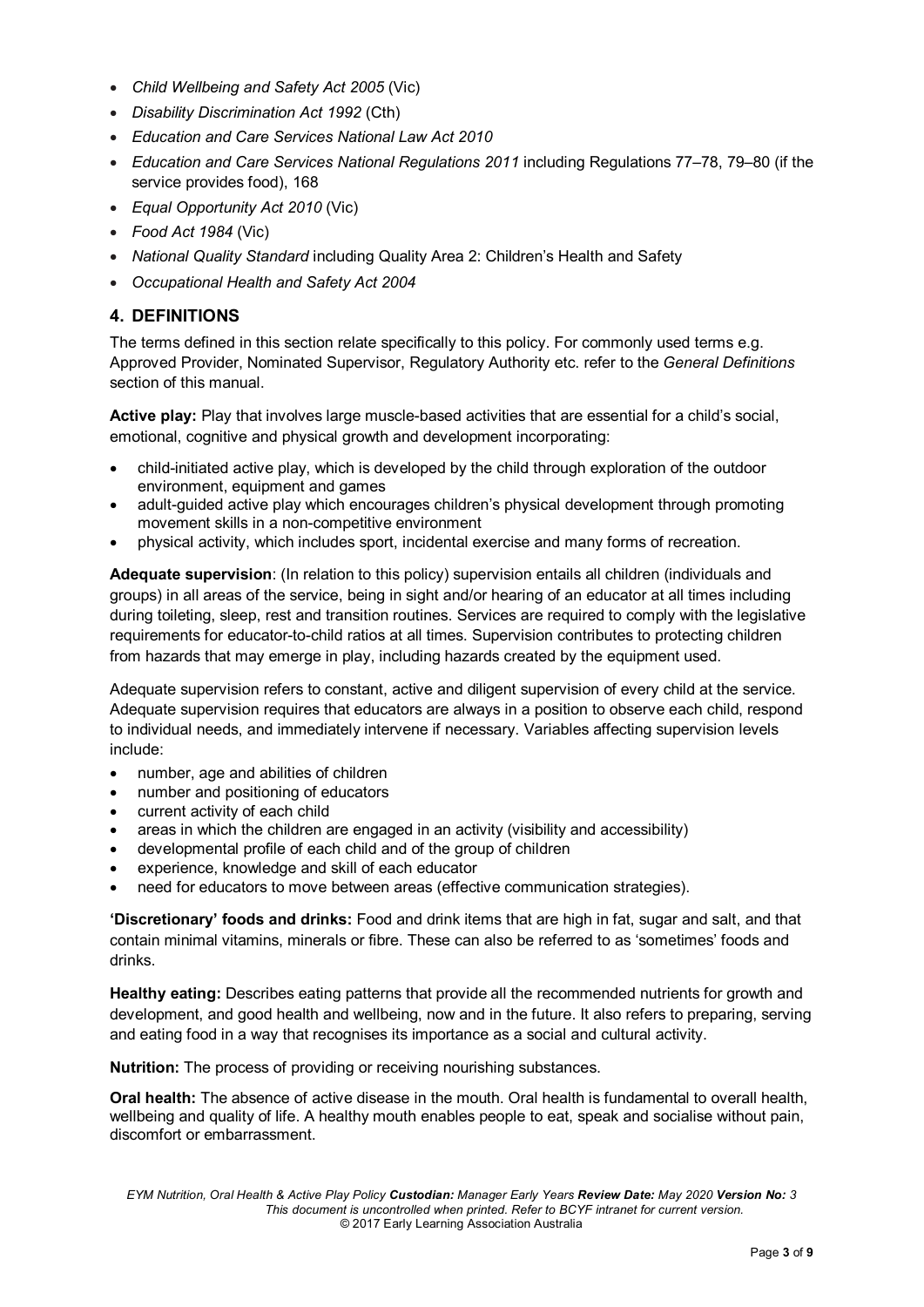# **5. SOURCES AND RELATED POLICIES**

- Australian Research Centre for Population Oral Health 2011 'Dental caries trends in Australian school children' *Australian Dental Journal* Vol 56, pp 227-30
- *Australian Dietary Guidelines* (2013) National Health and Medical Research Council: [www.nhmrc.gov.au](https://www.nhmrc.gov.au/) (Search *Guidelines and publications* under A-Z)
- *Belonging, Being & Becoming – The Early Years Learning Framework for Australia*: [www.education.gov.au](https://www.education.gov.au/)
- Better Health Channel: [www.betterhealth.vic.gov.au](http://www.betterhealth.vic.gov.au/)
- Cavallini, I and Tedeschi, M (eds) (2008) *The Languages of Food: recipes, experiences, thoughts*. Reggio Children Publications
- Dental Health Services Victoria: [www.dhsv.org.au](http://www.dhsv.org.au/)
- Food Safety Victoria, Department of Health and Human Services: [www2.health.vic.gov.au/public](https://www2.health.vic.gov.au/public-health/food-safety)[health/food-safety](https://www2.health.vic.gov.au/public-health/food-safety)
- Food Standards Australia New Zealand: [www.foodstandards.gov.au](http://www.foodstandards.gov.au/)
- *Get Up & Grow: Healthy Eating and Physical Activity for Early Childhood*: [www.health.gov.au](http://www.health.gov.au/)
- *The Achievement Program* is a health and wellbeing initiative for early childhood services, schools and workplaces: [www.achievementprogram.health.vic.gov.au](http://www.achievementprogram.health.vic.gov.au/)
- Healthy Eating Advisory Service: [www.heas.health.vic.gov.au](http://heas.health.vic.gov.au/)
- *Infant Feeding Guidelines* (2013) National Health and Medical Research Council: [www.nhmrc.gov.au](http://www.nhmrc.gov.au/)
- Australian 24-Hour Movement Guidelines for the Early Years (Birth to 5 years): [www.health.gov.au](http://www.health.gov.au/)
- Nitzke, S, Riley, D, Ramminger, A and Jacobs, G (2010), *Rethinking Nutrition: Connecting Science and Practice in Early Childhood Settings*. Redleaf Press, St Paul, USA
- Oberklaid, F (2004), *Health in Early Childhood Settings: From Emergencies to the Common Cold*. Pademelon Press, NSW
- *Staying Healthy: Preventing infectious diseases in early childhood education and care services* (5th edition, 2013) National Health and Medical Research Council: [www.nhmrc.gov.au](https://www.nhmrc.gov.au/) (Search A-Z listings of all resources and type title into 'Filter by key word')
- *Victorian Early Years Learning and Development Framework*[: www.education.vic.gov.au](http://www.education.vic.gov.au/Pages/default.aspx)

### **Service policies**

- *Anaphylaxis Policy*
- *Asthma Policy*
- *Curriculum Development Policy*
- *Dealing with Infectious Diseases Policy*
- *Diabetes Policy*
- *Excursions and Service Events Policy*
- *Food Safety Policy*
- *Hygiene Policy*
- *Incident, Injury, Trauma and Illness Policy*
- *Inclusion and Equity Policy*
- *Road Safety and Safe Transport Policy*
- *Sun Protection Policy*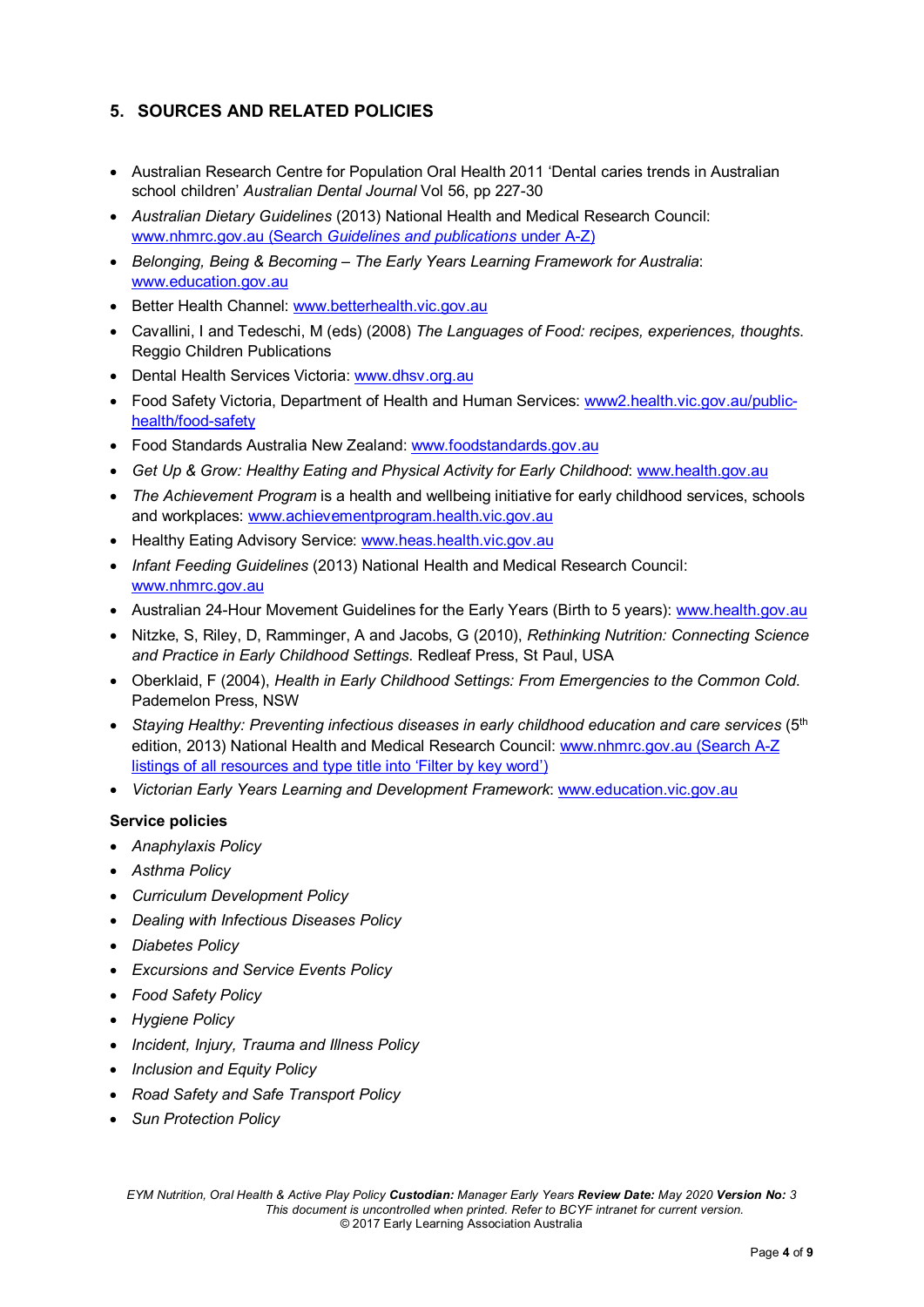# **PROCEDURES**

### **The Approved Provider and Persons with Management or Control are responsible for:**

- ensuring that the service environment and educational program supports children and families to make healthy choices for eating, oral health and active play (refer to *Definitions*)
- providing ongoing information, resources and support to families, to assist in the promotion of optimum health, including oral health, for young children (refer to *Sources*)
- recognising families, educators and staff as role models and encouraging them to bring/use foods and drinks that are in line with the service's Nutrition, Oral Health and Active Play Policy
- ensuring the implementation of adequate health and hygiene procedures, and safe practices for handling, preparing and storing food, to minimise risks to children being educated and cared for by the service (Regulation 77) (refer to *Hygiene Policy* and *Food Safety Policy*)
- ensuring measures are in place to prevent cross-contamination of any food given to children with diagnosed food allergies and/or diabetes (refer to *Anaphylaxis Policy*, *Asthma Policy*, *Diabetes Policy* and *Food Safety Policy*)
- ensuring that all educators/staff are aware of, and plan for, the dietary needs of all children
- ensuring that fresh drinking water (preferably tap water) is readily available at all times, indoors and outdoors, and reminding children to drink water throughout the day, including at snack/lunch times (Regulation 78(1)(a)) (Only tap water and plain milk are encouraged.)
- ensuring that food and drinks are available to children at frequent and regular intervals throughout the day (Regulation 78(1)(b))
- ensuring educators are supported to access a range of resources to increase their capacity to promote healthy eating, oral health and active play initiatives for children
- ensuring staff and educators are supported by having healthy food options in the staff room, for staff meetings and for professional learning
- ensuring that discretionary food and drinks do not appear in any sponsorship, fundraising or marketing activities
- ensuring celebrations and other service events promote healthy food options and limit discretionary options
- ensuring service facilities and equipment enable active travel and road safety for children, staff, educators and families
- ensuring there is a suitable space for breastfeeding and storage of breast milk is available
- ensuring space and facilities are available to allow staff and educators to store and prepare healthy food

### *Where food is provided at the service:*

- ensuring the provision of nutritionally-balanced and culturally-sensitive meals, in line with the Australian Dietary Guidelines, as required
- ensuring that staff who are responsible for menu planning participate in regular nutrition and safe food handling training, and are kept up to date with current research, knowledge and best practice
- ensuring that food and drink provided by the service is nutritious, varied, adequate in quantity and appropriate to children's growth and development, and meets any specific cultural, religious or health needs (Regulation 79(1))
- ensuring the service menu has been assessed by the Healthy Eating Advisory Service's FoodChecker tool and meets the criteria determined
- ensuring that a weekly menu is displayed in a location accessible to parents/guardians, and that it accurately describes the food and drinks to be provided by the service each day (Regulation 80(1)).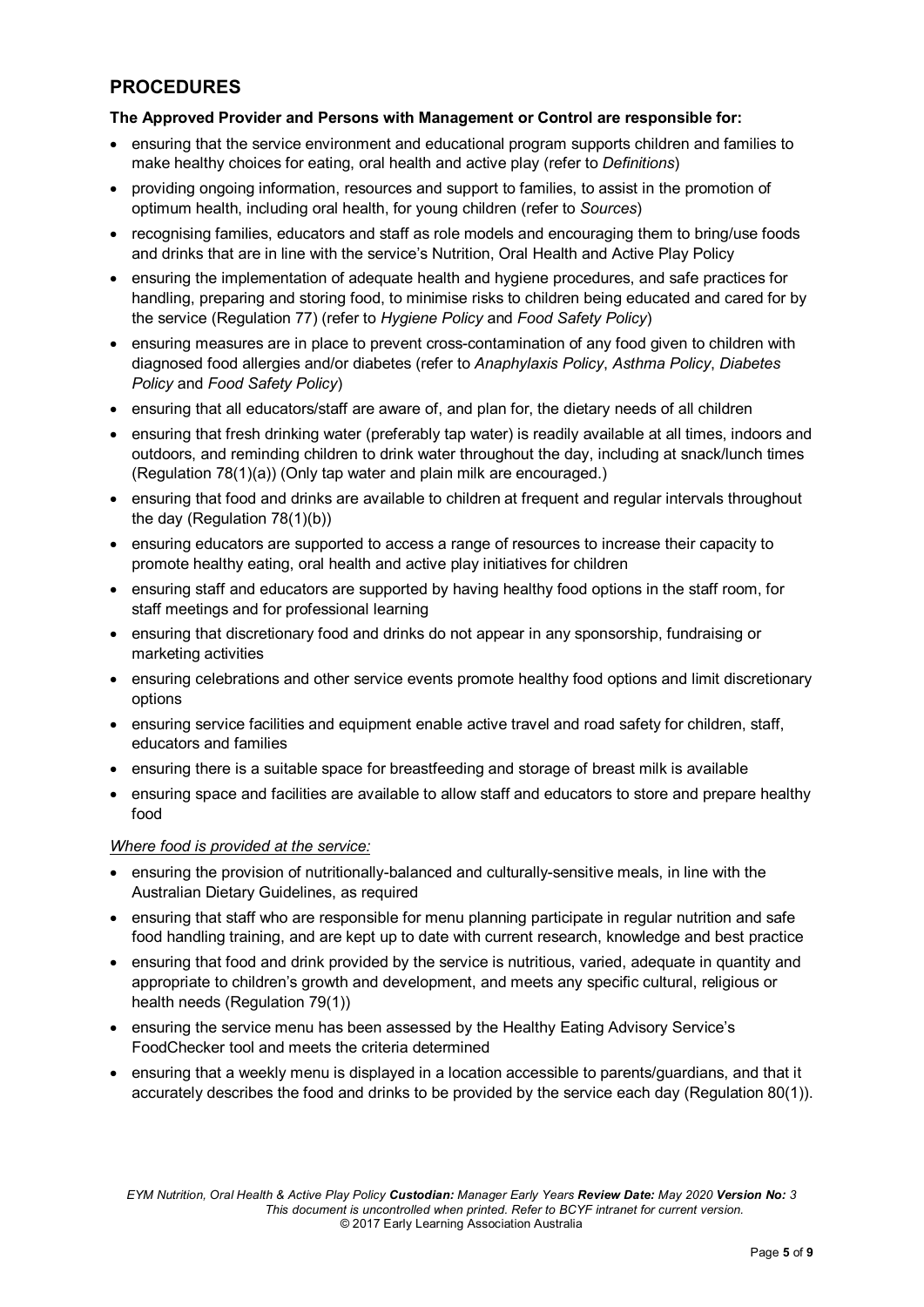### **The Nominated Supervisor and Persons in Day-to-Day Charge are responsible for:**

- ensuring that the service environment and the educational program supports children and families to learn about and make healthy choices for eating, oral health and active play
- embedding opportunities to learn about healthy eating and oral health and the importance of physical activity in the educational program, throughout the year
- ensuring oral hygiene practices are undertaken at the service where appropriate
- ensuring the implementation of adequate health and hygiene procedures, and safe practices for handling, preparing and storing food, to minimise risks to children being educated and cared for by the service (Regulation 77) (refer to *Hygiene Policy* and *Food Safety Policy*)
- ensuring that all educators/staff are aware of a child's food allergies and/or other medical conditions on enrolment or on initial diagnosis
- ensuring measures are in place to prevent cross-contamination of any food given to children with diagnosed food allergies and/or diabetes (refer to *Anaphylaxis Policy*, *Asthma Policy*, *Diabetes Policy* and *Food Safety Policy*)
- ensuring that all educators/staff are aware of, and plan for, the dietary needs of all children
- ensuring that fresh drinking water (preferably tap water) is readily available at all times, indoors and outdoors, and reminding children to drink water throughout the day, including at snack/lunch times (Regulation 78(1)(a)). (Only tap water and plain milk are encouraged.)
- ensuring that food and drinks are available to children at frequent and regular intervals throughout the day (Regulation 78(1)(b))
- registering and engaging the service with the *Achievement Program* (refer to *Sources*)
- ensuring that age-appropriate adult-guided and child-initiated active play is planned on a daily basis across all age groups
- ensuring that cultural and religious practices/requirements of families are accommodated to support children's learning and development
- developing and reviewing guidelines for celebrations, fundraising activities and other service events in consultation with educators, staff, parents/guardians and families to focus on healthy alternatives
- providing families with information and strategies to promote healthy eating, oral health and active play and how to access relevant services (including local dental clinics)
- developing links with local and regional health services, community organisations and businesses that provide expertise, resources and support for healthy eating, oral health and active play
- ensuring educators are supported to access resources, tools and professional learning to enhance their knowledge and capacity to develop adult guided and child initiated active play experiences and promote healthy eating and oral health
- considering this policy when organising excursions, service events and any sponsorship or marketing opportunities
- ensuring the layout of the grounds and buildings is inclusive of the diversity and abilities of all children and encourages physical activity and movement
- ensuring recommendations about physical activity and screen time from the Australian 24-Hour Movement Guidelines for the Early Years (Birth to 5 Years) are met
- supporting active travel to and from the service
- ensuring staff and educators are supported by having healthy food options in the staff room, for staff meetings and for professional learning.

### *Where food is provided at the service:*

• ensuring that food and drink provided by the service is nutritious, adequate in quantity and appropriate to children's growth and development in line with the Australian Dietary Guidelines, and meets any specific cultural, religious or health needs (Regulation 79(2))

*EYM Nutrition, Oral Health & Active Play Policy Custodian: Manager Early Years Review Date: May 2020 Version No: 3 This document is uncontrolled when printed. Refer to BCYF intranet for current version.* © 2017 Early Learning Association Australia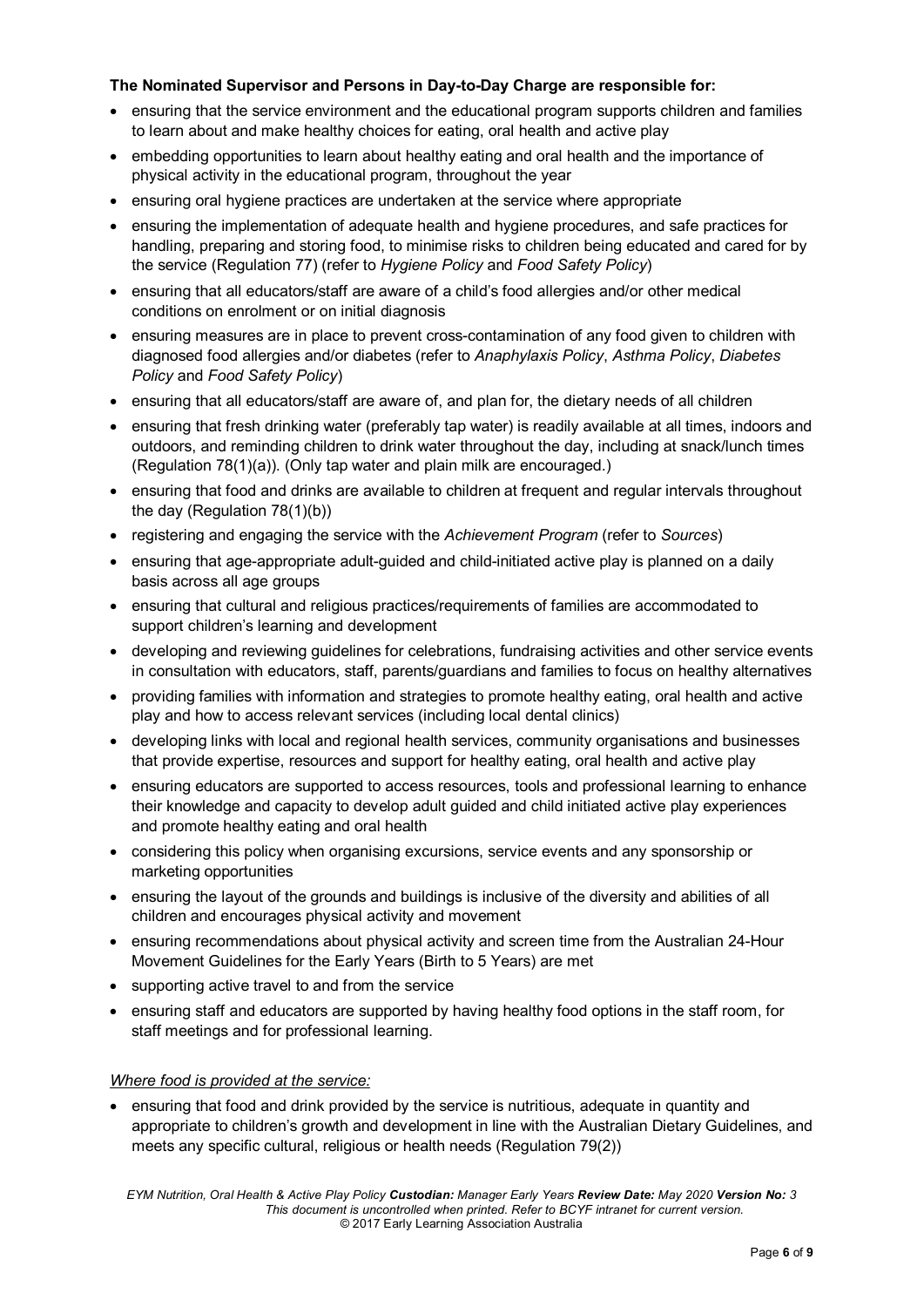- ensuring the service menu has been assessed by the Healthy Eating Advisory Service's FoodChecker and meets the criteria determined
- ensuring that a weekly menu is displayed in a location accessible to parents/guardians, and that it accurately describes the food and drinks to be provided by the service each day (Regulation 80(1)).

### **All educators/staff are responsible for:**

- complying with the service's *Nutrition, Oral Health and Active Play Policy* and with the *Food Safety Act*
- being aware of a child's food allergies and/or other medical conditions on enrolment at the service or on initial diagnosis
- implementing measures to prevent cross-contamination of any food given to children with diagnosed food allergies and/or diabetes (refer to *Anaphylaxis Policy*, *Asthma Policy*, *Diabetes Policy* and *Food Safety Policy*)
- being aware of, and planning for, the dietary needs of all children
- ensuring that the service environment and the educational program supports children and families to make healthy choices for eating, oral health and active play
- discussing healthy eating choices with children and introducing the concept of 'sometimes' and everyday foods and drinks
- providing a variety of cooking and food experiences that support children to develop food literacy and positive habits relating to food
- role-modelling positive eating, drinking and physical activity behaviours and promoting a healthy relationship with food
- ensuring that food and drink are not used as an incentive, bribe or reward at any time
- exploring and discussing diverse cultural, religious, social and family lifestyles
- considering this policy when organising excursions and service events
- supporting students and volunteers to comply with this policy while at the service
- keeping parents/guardians informed of current information relating to healthy eating, oral health and active play
- ensuring that fresh drinking water (preferably tap water) is readily available at all times indoors and outdoors, and reminding children to drink regularly throughout the day, including at snack/meal times
- ensuring that children can readily access their own clearly labelled drink containers (where this is a service practice)
- providing food and drinks at regular intervals, and encouraging children to actively participate in, and enjoy, snack/meal times without feeling rushed
- providing a positive eating environment and sitting and interacting with children at meal times
- encouraging children to be independent at snack/meal times e.g. opening lunchboxes, pouring drinks, self-feeding, serving and using utensils in a culturally-sensitive way
- providing opportunities for children to learn about, and develop skills for oral health through the educational program, including age-appropriate tooth brushing
- providing adequate supervision (refer to *Definitions*) for all children at all times, including at meal times
- ensuring children are not sedentary or inactive for more than 1 hour at a time, with the exception of sleeping
- supporting children to develop collaboration skills during play
- planning and providing active play and movement experiences that are age-appropriate, inclusive of diversity and abilities and support children to develop fundamental movement skills
- considering opportunities for children to be physically active indoors, particularly in adverse weather conditions

*EYM Nutrition, Oral Health & Active Play Policy Custodian: Manager Early Years Review Date: May 2020 Version No: 3 This document is uncontrolled when printed. Refer to BCYF intranet for current version.* © 2017 Early Learning Association Australia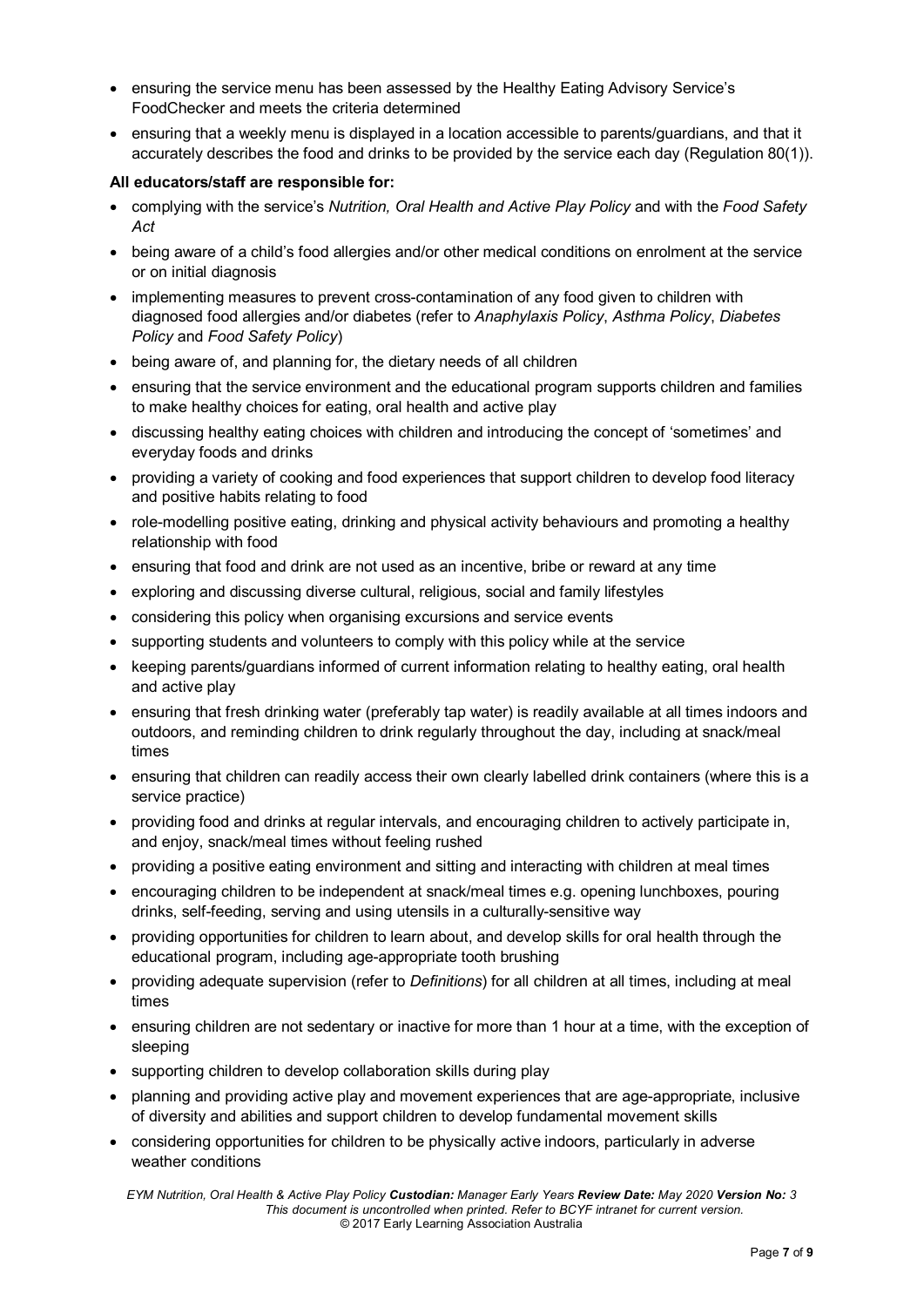- ensuring screen based activities do not exceed the recommendations in the Australian 24-Hour Movement Guidelines for the Early Years (birth to 5 years)
- providing age-appropriate traffic safety education, including pedestrian and passenger safety to both children and parents/guardians at the service
- promoting safe behaviour through daily practice as part of the program.

#### *Where food is provided at the service:*

• displaying menus, sharing recipes and encouraging feedback about the food provided at the service.

#### **Parents/guardians are responsible for:**

- complying with the requirements of this policy
- providing details of specific nutritional/dietary requirements, including the need to accommodate cultural or religious practices or food allergies, on their child's enrolment form, and discussing these with the Nominated Supervisor prior to the child's commencement at the service, and if requirements change over time (refer to *Anaphylaxis Policy*, *Asthma Policy* and *Diabetes Policy*)
- communicating regularly with educators/staff regarding children's specific nutritional requirements and dietary needs, including food preferences
- encouraging their child/ren to drink an adequate amount of water (preferably tap water), and discouraging 'discretionary' drinks
- providing healthy, nutritious food for snacks/meals, including fruits and vegetables in line with the service's *Nutrition, Oral Health and Active Play* policy, where applicable
- providing healthy, nutritious food, including fruits or vegetables for sharing at morning or afternoon tea, where applicable
- providing nutritious food and drinks for celebrations, fundraising activities and service events, consistent with service policy
- encouraging children to exercise by engaging in active play, and walking or riding a bike to the service where appropriate
- dressing their child/ren so they can engage safely in active play.

### **Volunteers and students, while at the service, are responsible for following this policy and its procedures.**

### **Evaluation**

In order to assess whether the values and purposes of the policy have been achieved, the Approved Provider will:

- regularly seek feedback from educators, staff, parents/guardians, children, management and all affected by the policy
- monitor the implementation, compliance, complaints and incidents in relation to this policy
- keep the policy up to date with current legislation, research, policy and best practice
- revise the policy and procedures as part of the service's policy review cycle, or as required with all members of the service
- notify parents/guardians at least 14 days before making any change to this policy or its procedures unless a lesser period is necessary because of a risk.

# **ATTACHMENTS**

Nil

# **AUTHORISATION/DOCUMENT HISTORY**